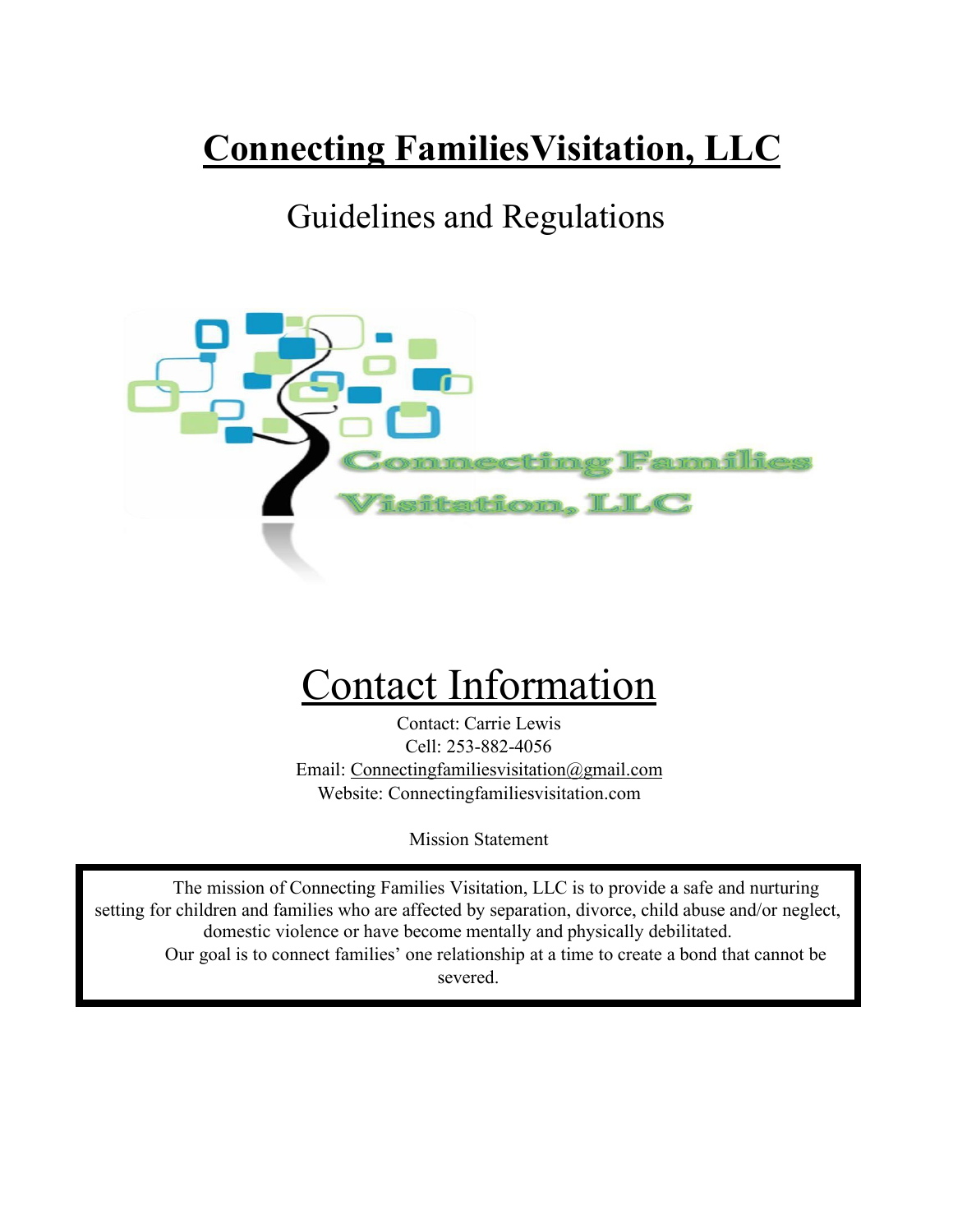## **Table of Contents**

- I. CFV SERVICES
	- **A. SUPERVISED VISITATION**
	- **B. CHILD EXCHANGE**
	- **C. TRANSPORTATION**
	- **D. ZOOM VISITATION**
	- **E. PARENT COACHING**
	- **F. MINUMUM AND MAXIMUM VISIT TIMES**
	- **G. VISITATION LOCATION**
	- **H. PHYSICAL HOME**
	- **ASSESSMENT**
	- **I. CANCELLATION POLICY**
- II. CLIENT'S ROLE AND
- RESPONSIBILITIES
	- **A. SCHEDULING A SERVICE**
	- **B. MAKING A PAYMENT**
	- **C. CONFIRMATION OF SERVICES**
	- **D. TIME OF SERVICES**
	- **E. PICK UP AND DROP OFF**
	- **F. NOTES AND**

**REPORTS/VIDEO RECORDINGS**

- **G. MEALS**
- **H. BATHROOM RULES**
- **I. CHILD MANAGEMENT**
- **J. GIFTS**
- **K. PERSONAL SAFETY**
- **L. APPROPRIATE CLOTHING**
- **M. CLIENT INFORMATION**
- **N. CHILD REFUSAL OF**

**VISITING**

#### III. SUPERVISOR'S ROLE AND

#### RESPONSIBILITIES

- **A. INTAKE PROCESS**
- **B. AFTER THE INTAKE**
- **C. CHILD REFUSAL OF VISITING**
- **D. SUPERVISOR'S ROLE**
- **E. NOTES AND REPORTS**
- **F. VIDEO/AUDIO RECORDING**
- **G. MANDATED REPORTING**
- IV. SERVICE FEES
	- **A. INTAKE**
	- **B. SUPERVISED VISITATION**
	- **C. CHILD EXCHANGE**
	- **D. ZOOM VISITATION**
	- **E. PARENT COACHING**
	- **F. TRANSPORTATION**
	- **G. RETAINMENT FEE**
	- **H. PHYSICAL HOME**
	- **ASSESSMENTS**
	- **I. DEBIT/CREDIT CARD**
	- **PROCESSING FEES**
	- **J. HOLIDAYS**
	- **K. CANCELLATION/NON-**
	- **CONFIRMATION**
	- **L. VISIT NOTES/CASE**
	- **REPORTS/INCIDENT REPORTS**
	- **M. LATE ARRIVAL**
	- **N. RELATED VISITATION COST**
	- **O. OTHER FEES**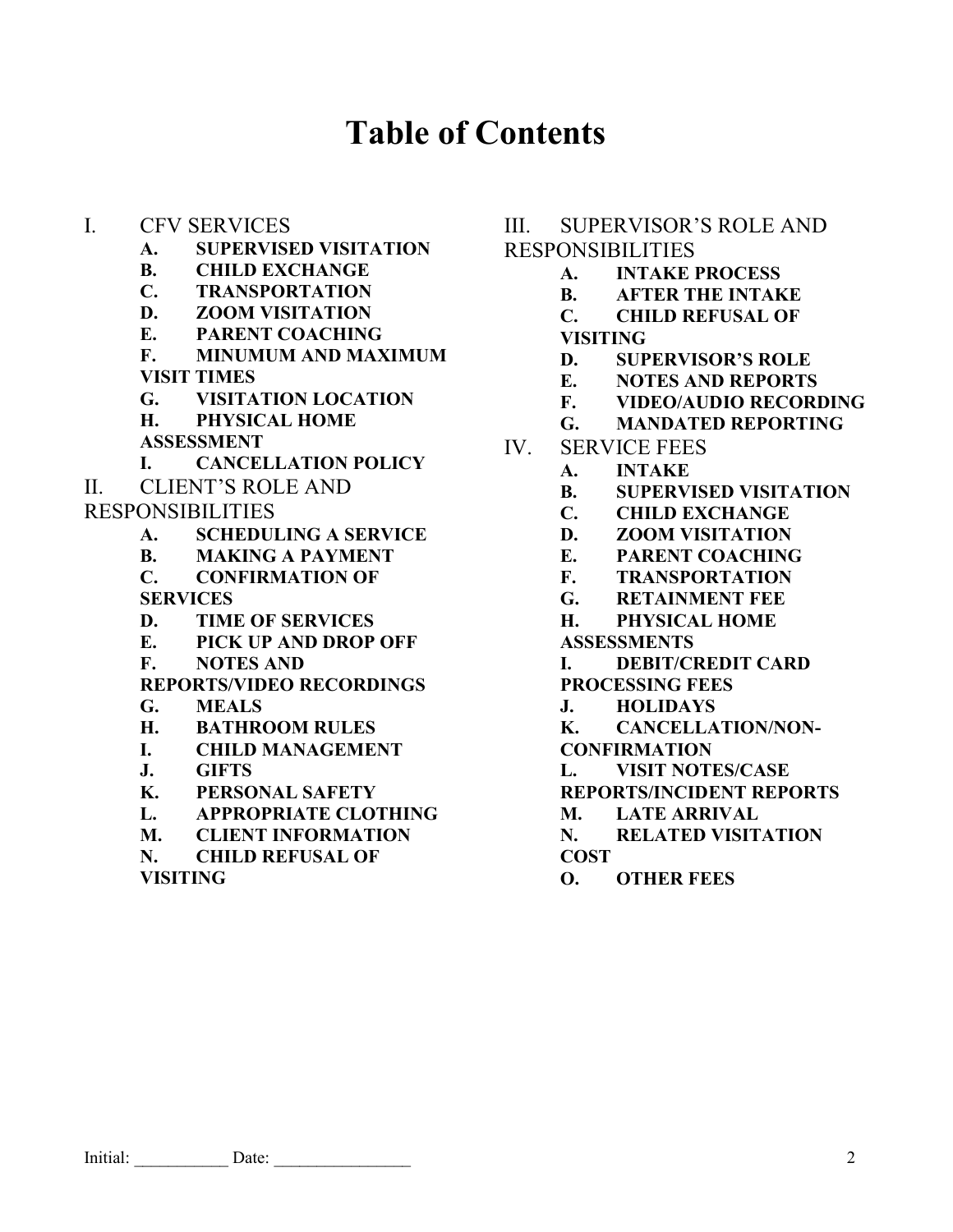## I. CFV SERVICES

## **A. SUPERVISED VISITATION**

There are two forms of supervised visitation that CFV provides which are supervised and monitored. During supervised and monitored visitation, a trained supervisor is present during the scheduled time. The visit supervisor generally does not participate in the visit but will do their best to insure the client and child do not feel uncomfortable with their presence.

#### **Supervised**

The visit supervisor will always maintain sight and sound contact with the child and all parties. This is the highest level of supervision.

#### **Monitored**

The visit supervisor is always on site and will maintain a line of sight or within hearing distance of the parent and child interactions. The visit supervisor will conduct fifteen (15) minute periodic checks to ensure child is conformation. This is medium level of supervision.

## **B. CHILD EXCHANGE**

Child exchange is the lowest level of supervision. The child is exchanged from the residential parent to the visiting parent and then back from the visiting parent to the residential parent.

## **C. TRANSPORTATION**

Transportation can be provided with any of the services mentioned above.

## **D. ZOOM VISITATION**

Each party will be sent a zoom invitation that allows each party to participate in the call. A waiting room will be enabled to ensure that the parties are not making contact until the visit is to begin. The supervisor will be able to hear/see both parties during the conversation although the supervisor's camera and audio are off this is to ensure the conversation between the parties are clearer to understand for note taking.

#### **All Zoom calls are subject to be recorded for note taking purposes.**

*Technical issues may arise during conversations. If a technical issue arises due to the supervisor's internet connection the time will be made up. If the technical issue arises on either clients' end the time is not subject to be made up.*

## **E. PARENT COACHING (SERVICE AVAILABLE DEC 2022-FEB 2023)**

Is a service that provides support to the visitation process. Following the Parent Coaching Institute (PCI) Model, the visit supervisor will work parents to be creative, energetic, and fulfilled mothers and fathers during visitation that assist with meeting the needs of child developmentally, emotionally, and physically with ease in timely and appropriate ways, intentionally focusing on the positive strengths, appreciating the good, and valuing the possibility of the parent-child dynamic.

These sessions would occur 24-72 hours after each of the visit. The parent will meet with the parent coaching to discuss their "preferred future" regarding their parenting goals. The coach will work from a strengths-based model to help guide the parent towards that "preferred future." It is recommended that each parent commit to a minimum

Initial: Date: 2008 Date: 2008 Date: 2008 Date: 2008 Date: 2008 Date: 2008 Date: 2008 Date: 2008 Date: 2008 Date: 2008 Date: 2008 Date: 2008 Date: 2008 Date: 2008 Date: 2008 Date: 2008 Date: 2008 Date: 2008 Date: 2008 Date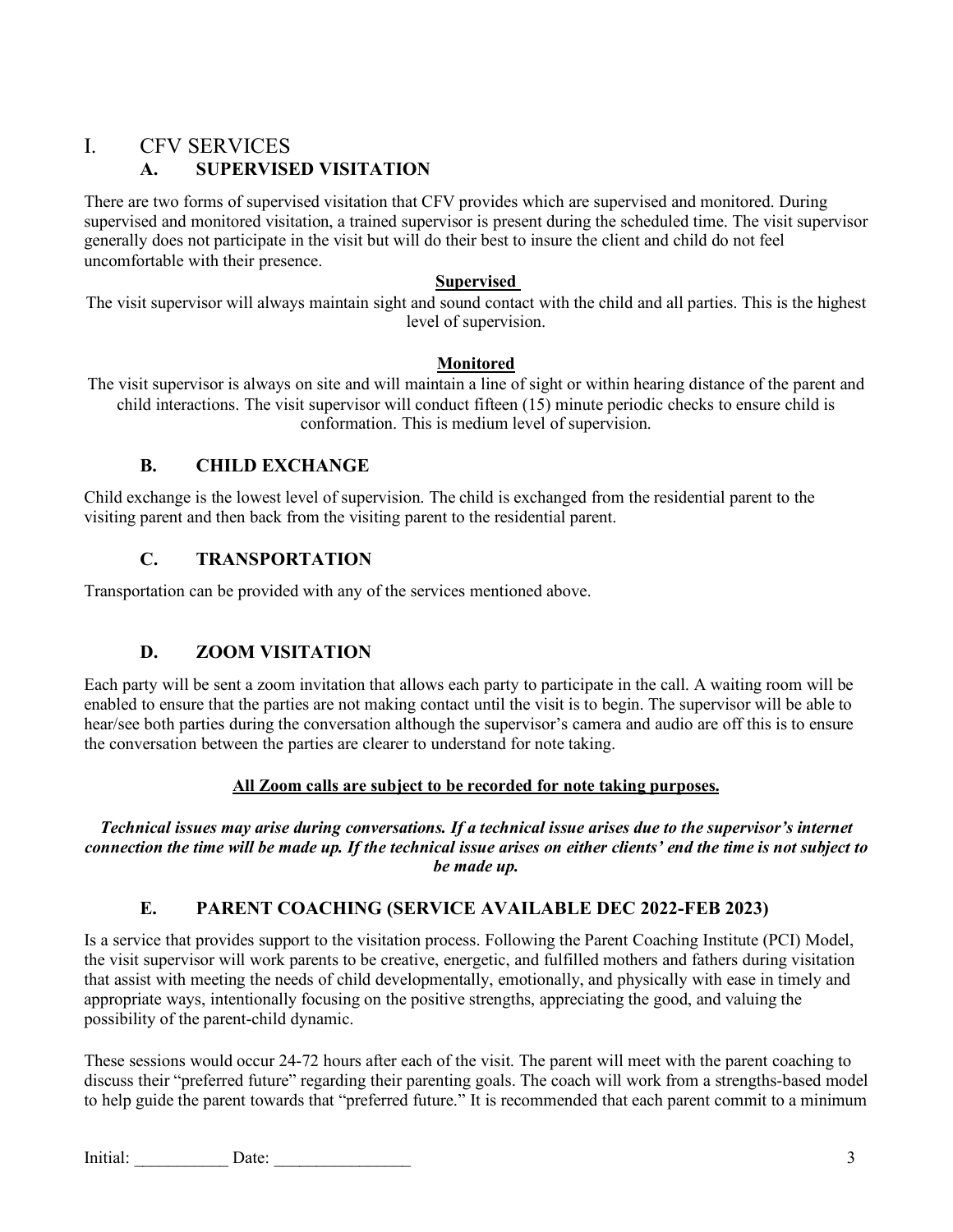of eight (8) sessions. In those session, we will be using the Appreciative Inquiry and the 4-D Model (Discovery, Dream, Design and Destiny). More information regarding methods used in the coaching can be provided upon request.

If one is interested in this service, please inform the visit supervisor so you can be placed on the waiting list, you will be eligible for a wait-listed discount.

## **F. MINIMUM AND MAXIMUM VISIT TIMES**

#### **IN-PERSON**

Minimum visit times are two (2) hours a day if you choose to only visit for one hour you will still be charged for two (2) hours. Maximum visit times is eight (8) hours a day. Any time over eight (8) hours is subject to time and a half charge.

#### **ZOOM VISITATION**

Minimum visit times is one (1) hour a day if you choose to only visit for less than one (1) hour you will still be charged for those one (1) hour. Maximum visit times is two (2) hours a day. Any time over two (2) hours is subject to time and a half charge.

#### **G. VISITATION LOCATIONS**

Visitation location must be pre-arranged and planned for services to occur. Once the location is agreed upon it is not subject for change. The visit supervisor must have constant visual and audio contact during any service, especially during supervised visitation.

Visitation locations will vary and will be on a case-by-case basis. The visiting client and children may utilize multiple locations for their visits. Locations may include those within walking distance or by other forms of transportation such as car, transit and/or trolley, etc. In-home visitation may occur as well.

CFV will permit others to participate in visitation unless a Court Order states specific interactions are prohibited during a visit, or a licensed health professional provides a written documentation regarding potential emotional, physical, or psychological threat to the child or children.

During visitation, the child may engage in sports, playing games, or watching movies that one parent may not always approve of, as long as such activity is age-appropriate it will be permitted.

Please be sure to give the correct visit location address so you can be billed accordingly, or you may be subject to additional fees.

All visit locations must have access to a restroom for both women and men.

Fifteen minutes prior to the end of visitation, the visiting parent is required to make sure the area is cleaned, and the child or children is/are ready for transport or exchange with the residential parent. It includes having their diaper changed or the child or children taken to the restroom; they are clothed properly; shoes on and ready to go. Visit supervisor will give exit instructions for each party when the visiting plan is created.

## **H. PHYSICAL HOME ASSESSMENT**

#### **DUE TO THE RECENT PANDEMIC IT IS HARD TO CONDUCT VISITS IN A PUBLIC LOCATION**

Initial: 2001 Date: 2002 Date: 2003 Date: 2003 Date: 2004 Date: 2004 Date: 2004 Date: 2004 Date: 2004 Date: 2004 Date: 2004 Date: 2004 Date: 2004 Date: 2004 Date: 2004 Date: 2004 Date: 2004 Date: 2004 Date: 2004 Date: 2004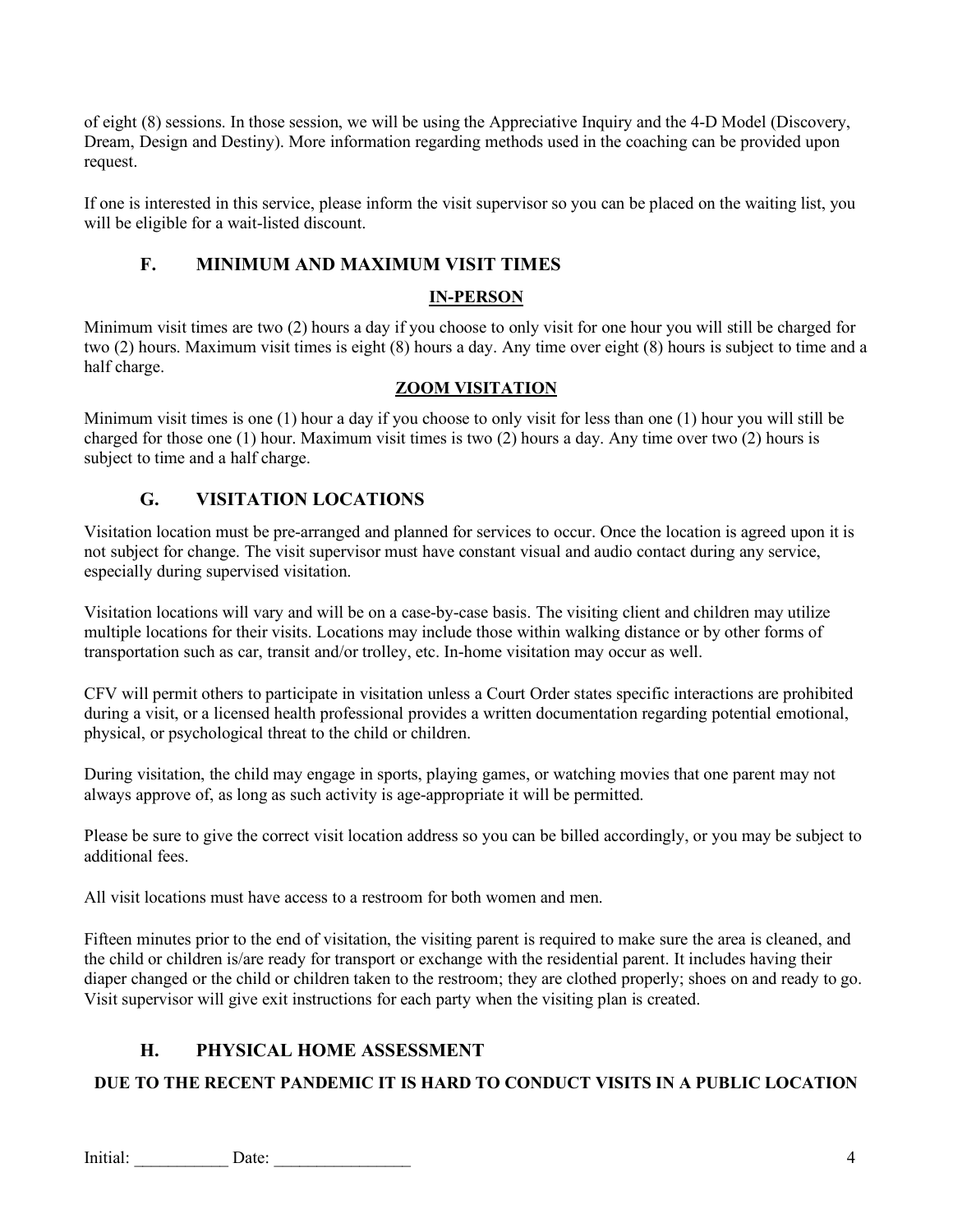CFV is offering to do physical assessments of visiting parents' home before in-home visits are to begin. This assessment is **NOT A HOME STUDY**.

The purpose of this is to determine if CFV views the visiting parents' home an acceptable and safe environment for the child and them to visit in. It will determine if the home is clean, has electricity and running water, a functioning kitchen and bathroom, is age-appropriate food available for the child, is the visiting parent prepared with any other items they will need to care for their child, does it have enough space for the child to play depending on the age of the child, and if there will be anyone else present in the home during visitation. The home will also be searched for any drug paraphernalia and/or weapons to make sure they are not present and if they are, they are stored properly.

CFV will view and search the whole house entirely, so please do not be offended, if CFV opens doors, closets, or dressers.

CFV will conduct a short interview with the visiting parent on why they are requesting in-home visits. CFV will conduct a short interview with the residential parent to determine how they feel about the visiting parent having in-home visits.

After CFV has viewed the home, a report will be generated to discuss the physical conditions of the home, if the parent is prepared to have the child in their home, if anyone else will be present in the home during visitation, was there any drug paraphernalia and/or weapons present or stored away, the views of the visiting and residential parent on in-home visitation occurring and the recommendations of CFV if in-home visitation should occur, and if not, what should the visiting parent do to get the home in a condition where in-home visitation can occur.

If any parent has any objections to in-home visitation, the visiting parent will need to go to court to get the matter resolved. CFV cannot force in-home visitation to occur.

#### **CFV RESERVES THE RIGHT TO END IN-HOME VISITATION SHALL ANY INDICENTS OCCUR**

#### **I. CANCELLATION POLICY**

If the visit supervisor arrives to conduct a visit or exchange service and the service does not occur or the child refuses, all fees for the service are due.

If either party cancels any of the scheduled services less than 24 hour prior to the scheduled start time, the party who cancelled is responsible for all fees that are due for that service. All cancellations must be sent via email; telephone calls and text are not acceptable methods of delivery.

If a cancellation occurs 24-48 hours prior to a scheduled service was to begin there will be a \$75 dollar cancellation fee will be charged or deducted from the paid service and the balance will be applied toward the next day of service or a refund will be issued.

If either party gives over 48 hours' notice all funds can be applied toward next day service or a refund will be issued.

No fees are charged if a service is cancelled by CFV.

#### **THIS POLICY BELOW APPLIES TO CANCELLATION OF A SERVICE FOR ANY REASON**

To cancel a service:

Initial: Date: 5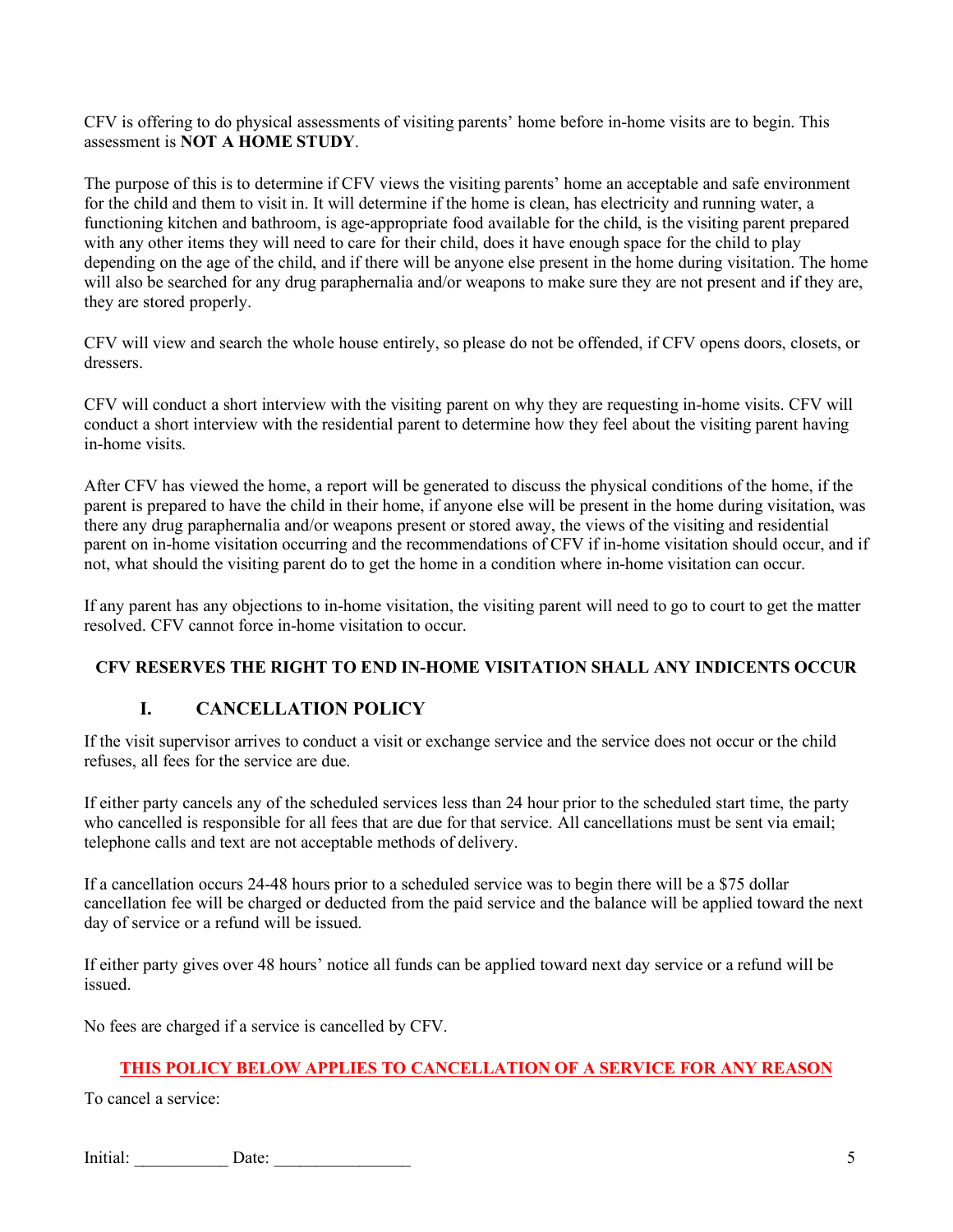You must send an email to connecting families visitation @gmail.com

- $\overline{\text{Explain}}$  the need to cancel the service.
- $\overline{\text{Explain why the child is not available for the scheduled service.}}$
- What days and times the child will be available for a make-up visit or scheduled service.

To request a refund:

You must send an email to connecting families visitation  $\omega$  gmail.com

- $\overline{\phantom{a}}$  Explain why you are requesting a refund.
- What didn't you like about the services and what you did like about the service.
- $\ddot{\bullet}$  What recommendations can you offer to improve services and would you recommend others to use this company for services.

## II. Client's Role and Responsibilities **A. SCHEDULING OF SERVICES**

All services are on a confirmation basis with preference to regular weekly visit schedule. The visit schedule should remain consistent each week. The visiting or exchange parent is required to email each party requesting services a week before the actual visit day or exchange unless a consistent schedule is determined and agreed to by all parties. The non-visiting parent is required to email each party confirming the visit or exchange 72hrs in advance of such scheduled service.

All clients are required to schedule and make visitation with Carrie Lewis. If for any reason a visit is missed or irregular CFV cannot guarantee it will result in it being made up.

It is advisable to make all scheduled services payments in advanced and/or as soon as you receive your invoice to secure the confirmation of your service.

Please email visitation or exchange requests to connecting familiesvisitation @gmail.com. Please be sure to include the specific date, time, and visit or exchange location (full address including zip code).

If any parent has vacation time planned and will interfere with the visit schedule, each parent must communicate with the other party to discuss the make-up time and then relay the information from that conversation to the visit supervisor.

#### **Both parties are expected to follow court orders and/or visit or exchange plan from this intake agreement when scheduling a service**.

## **B. MAKING PAYMENT**

The parties responsible for payment will be sent a PayPal invoice even if this is not the method you are planning to pay with unless your method of payment is creating a "trust account". "Trust accounts" will receive an excel spreadsheet outlining charges deducted from the money sent to CFV's PayPal account or received in any other form of payment, etc. cash, check or other digital POS's Venmo, CashApp, and/or Zelle.

All payments should be made 72-48 hours in advance of a scheduled service. If you are out of state, you may be subject to make your payment one week in advance.

Initial: Date: 2008 Date: 2008 Date: 2008 Date: 2008 Date: 2008 Date: 2008 Date: 2008 Date: 2008 Date: 2008 Date: 2008 Date: 2008 Date: 2008 Date: 2008 Date: 2008 Date: 2008 Date: 2008 Date: 2008 Date: 2008 Date: 2008 Date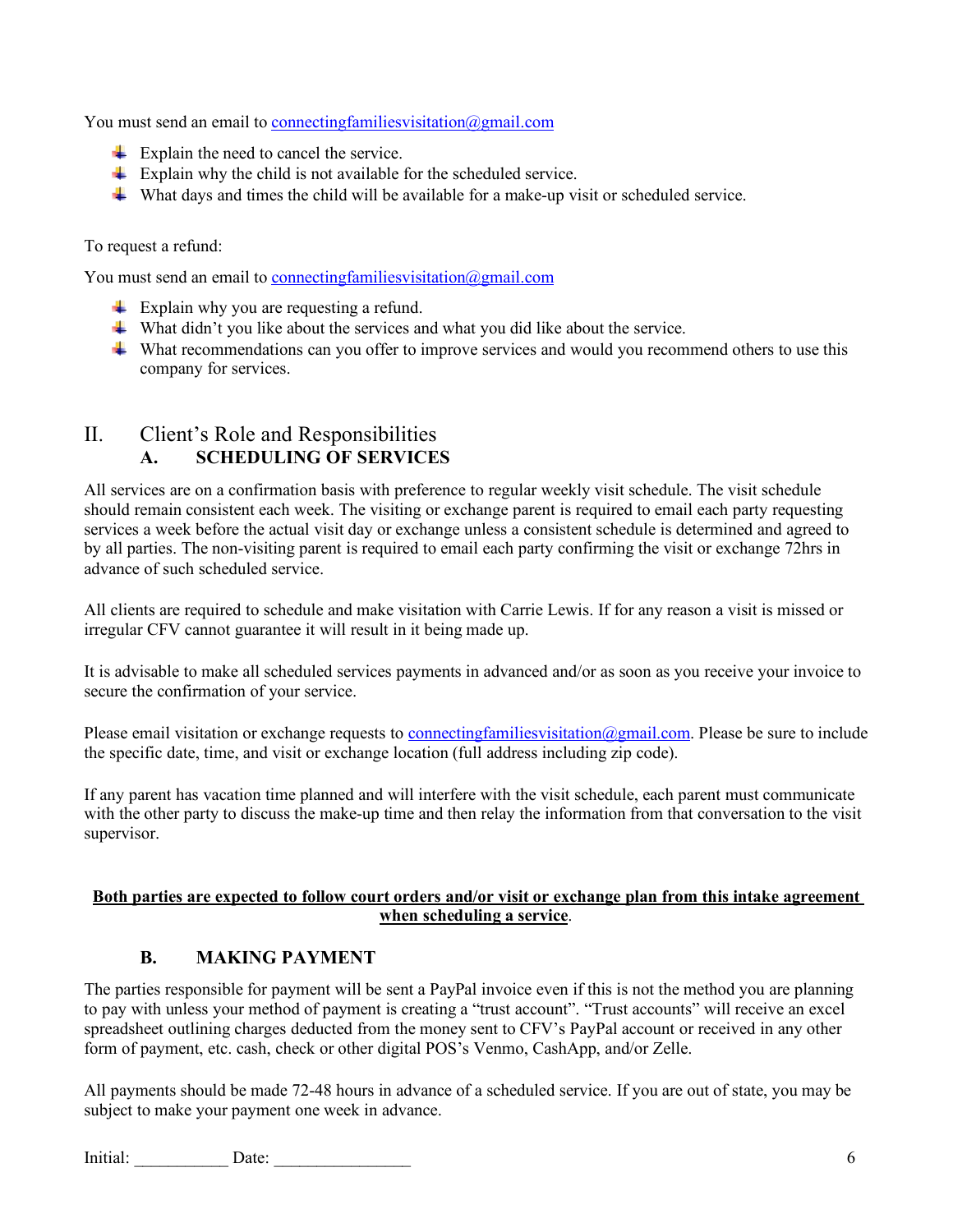CFV does have a POS system that can take credit and debit cards. Please inform visit supervisor this will be your method of payment. Checks, money orders or cashier checks are accepted as well.

Clients are expected to resolve any debts that accrue for services in a timely manner. If you have a dispute with a charge, please be sure to email why you would like to dispute the charge. CFV promises to find a resolution that will suit the dispute with will be fair to all parties. If for any reason the client is not happy with the resolution brought forth by CFV, a third party will be brought into the matter, such as mediator or a collection agency, whichever best suits the situation.

#### **IF YOU HAVE ANY QUESTIONS REGARDING YOUR BILL OR PAYMENT PLEASE CALL.**

#### **C. CONFIRMATION OF SERVICES**

Once payment is made and accepted for a scheduled service, CFV will end and email of confirmation of service to each party, including date, time, and location of visit. CFV may also disclose the type of activity or other participants if deemed necessary.

Please be sure to schedule your services as stated above to receive confirmation. If a service has been established on consistent basis a confirmation will not be sent unless there is a change in service that has arisen.

No changes are allowed once visit is confirmed without proper notice. If a change has to be made in a visit that was not already pre-planned, it is subject to an additional fee.

#### **D. TIME OF SERVICE**

Clients are expected to be on time regardless of type of service being provided. If you are expected to be late, please notify visit supervisor as soon as possible.

#### **IN-PERSON VISITS**

The drop-off/pick-up client are expected to arrive ten (10) minutes prior to the visit/exchange start time at the designated location agreed to in this contract. Then expected to arrive no later than ten (10) minutes of visit/exchange time. If you are late, you are subject to late fees. All fees will be due for scheduled service relating to time spent providing such service.

The visiting parent is expected to be at visit location at visit start time, if a no-contact order is in place, visiting parent is expected to wait at designated location agreed to in this contract. Visiting parent is expected to be no later than fifteen (15) minutes to a scheduled service, if they are later than 15 minutes the visit may be cancelled and not subject to be made up. All fees will be due for scheduled service relating to time spent providing such service.

#### **ZOOM VISITATION**

Each parent is expected to have the Zoom app or web browser installed and ready before any scheduled service.

The visiting parent should be in the waiting room of the visit at least five (5) minutes prior to start time to ensure connection is working and ready for the visit to occur. If the visiting parent is more than 3 minutes late the visit will be considered cancelled. If you required to submit any Soberlink/other testing prior, it is encouraged that you be present ten (10) minutes prior to the visit.

The residential parent should be in the waiting room of the visit at least three (3) minutes prior to start time to ensure connection is working and ready for the visit to occur. If the residential parent is more than 3 minutes late

Initial: Date: 2008 Date: 2008 Date: 2008 Date: 2008 Date: 2008 Date: 2008 Date: 2008 Date: 2008 Date: 2008 Date: 2008 Date: 2008 Date: 2008 Date: 2008 Date: 2008 Date: 2008 Date: 2008 Date: 2008 Date: 2008 Date: 2008 Date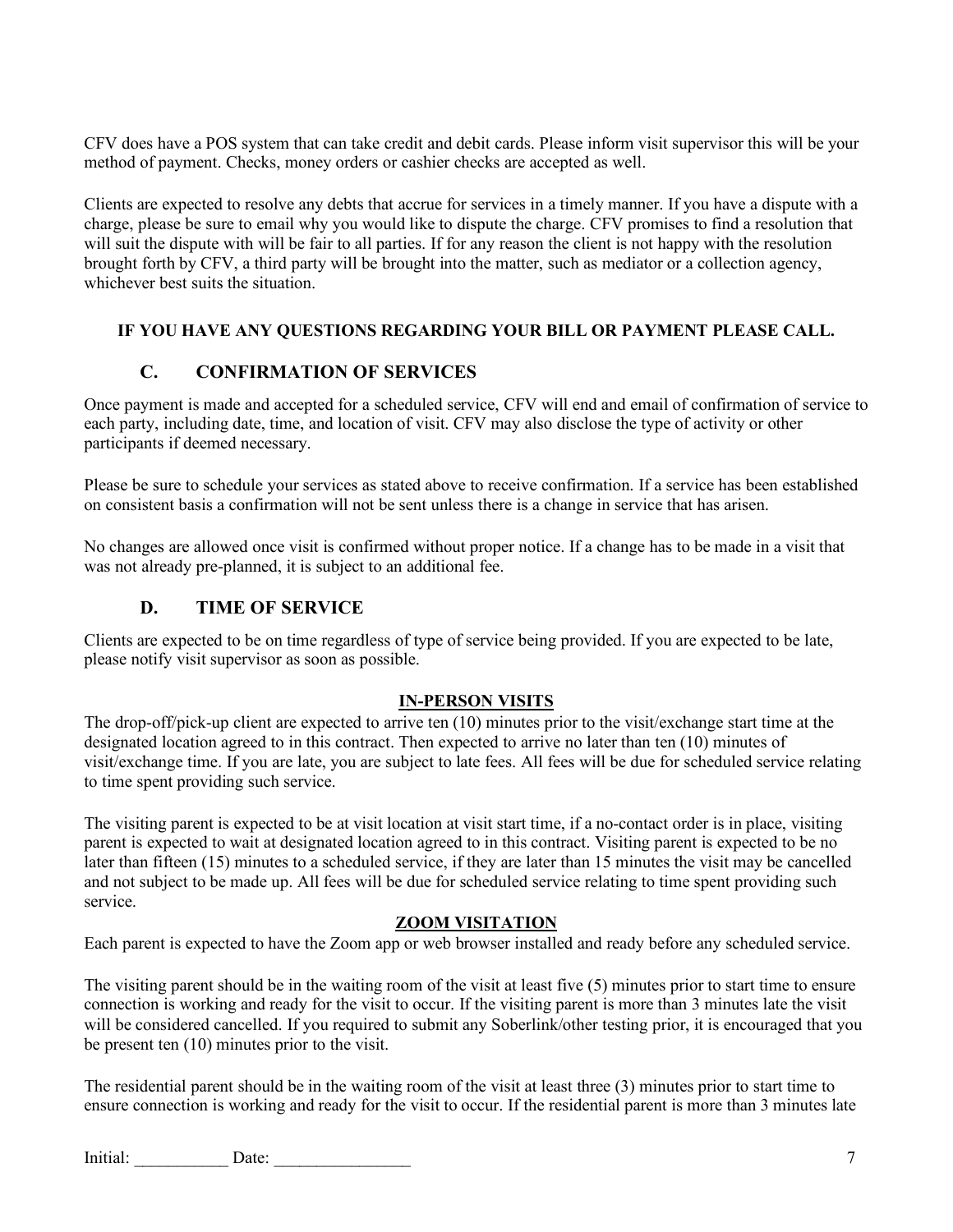the time will be extended to the visiting parent during that visit.

#### *ANY CLIEINT ARRIVING LATE TO THE BEGINNING OR END OF A SCHEDULED SERVICE WILL BE SUBJECT TO LATE ARRIVAL FEES.*

#### **E. PICK-UP AND DROP-OFF PROCEDURE**

The residential parent will meet the visit supervisor to exchange the child or children at the designated location outlined in the confirmation email. The residential parent is expected to leave the area immediately once the visit supervisor has the child or children.

The visiting parent will be at the designated location outlined in the confirmation email and wait for the visit supervisor to arrive with the child or children.

At the end of the service, the visiting parent will exit the visit location as indicated in the confirmation email and the residential parent will meet the visit supervisor at the same location as the first exchange, once the residential parent has the children is expected to leave the area immediately. The visit supervisor will wait in the area for five (5) additional minutes to ensure there is not additional problems with the exchange.

## **F. NOTES AND REPORTS/VIDEO RECORDINGS**

#### *EACH CLIENT IS RESPONSIBLE FOR PURCHASING THEIR OWN NOTES/REPORTS/VIDEO RECORDINGS REGARDLESS OF WHO IS RESPONSIBLE FOR VISITATION FEES*

Each client will understand that the purpose of visitation report is to give objective and non-biased notes regarding the whole visitation experience from the intake, scheduling, and each visitation**.** Notes and reports will be sent via email. Video recordings will be sent via OneDrive, Google Drive, and/or Dropbox.

Neither parent will have an influence on the content of the visit supervisor's report. Neither parent will ask the visit supervisor to make edits to the notes, especially after they have been distributed to the parties.

#### *EACH PARENT DOES HAVE THE RIGHT TO SEND AN EMAIL TO ASK FOR CLARIFICATION REGARDING WHAT IS INCLUDED IN THE NOTES, IN WHICH THE VISIT SUPERVISOR WILL ADDRESS THE CONCERNS; EACH PARENT CAN USE THE EMAIL RESPONSE TO SUMBIT ALONG WITH THE NOTES***.**

#### **ALL TEXTS, EMAILS, AND PHONE CALLS ARE SUBJECT TO BE INCLUDED IN THE NOTES OR REPORTS.**

If either parent wishes for the visit notes, reports, or video recording to be uploaded to a cloud storage or other platform, it will be subject to an additional fee.

#### **G. MEALS**

It is recommended that the visiting parent provide age-appropriate meals and snacks during scheduled visitation, especially if the visit occurs during meal times (breakfast, lunch, or dinner).

Unless there are dietary restrictions the visiting parent may feed the child or children foods/snacks of their liking. Sometimes that may result in foods/snacks residential parent may not agree to.

Initial: 2001 Date: 2002 Date: 2003 Date: 2004 Date: 2004 Date: 2004 Date: 2004 Date: 2004 Date: 2004 Date: 2004 Date: 2004 Date: 2004 Date: 2004 Date: 2004 Date: 2004 Date: 2004 Date: 2004 Date: 2004 Date: 2004 Date: 2004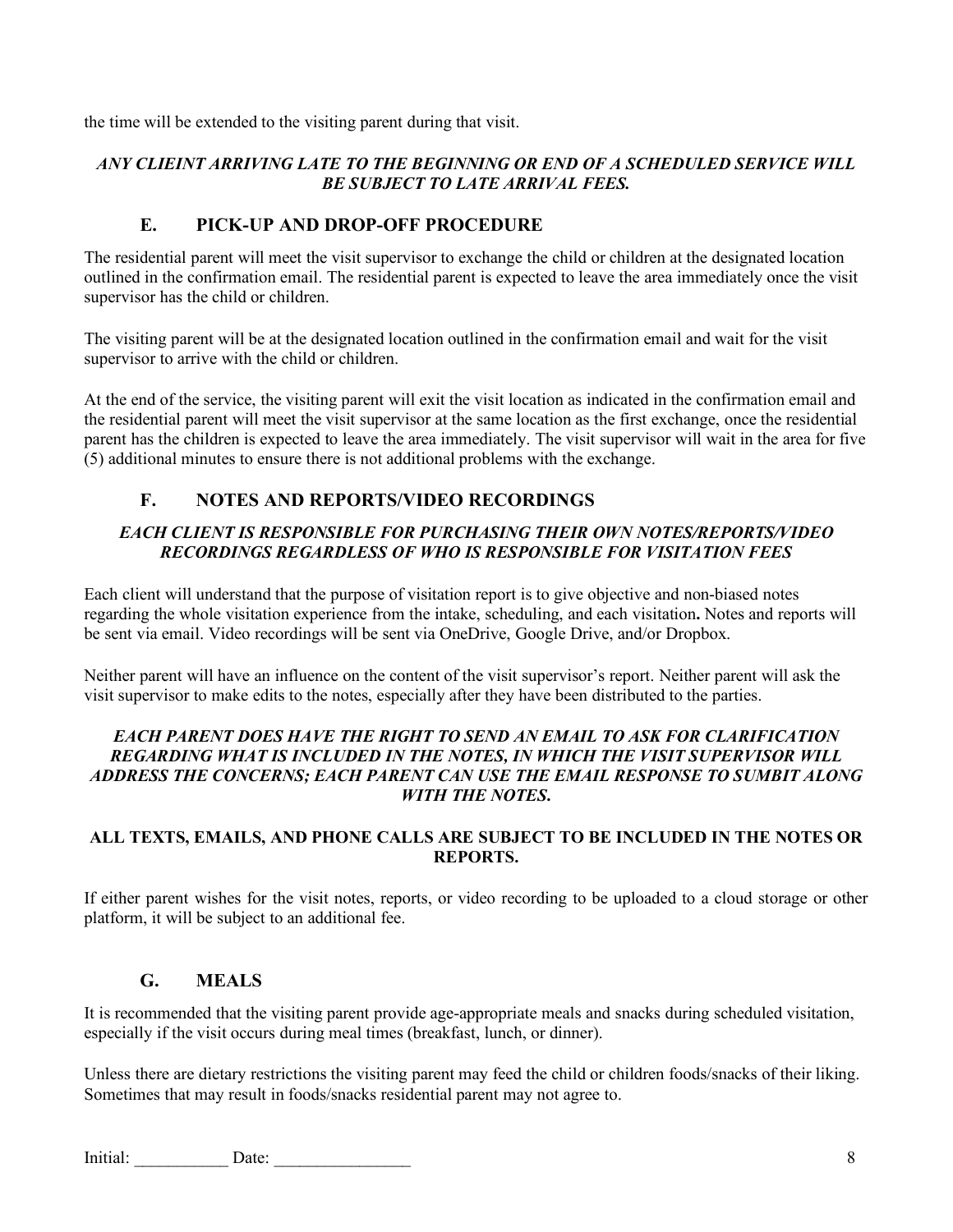CFV will make sure that sweets are in moderation based on the child natural temperament or behaviors.

#### **H. BATHROOM RULES**

It is assumed that the visiting parent can help their child or children with any bathroom needs or the child be able to take care of their toileting needs. That includes diaper changes, wiping of privates or bottom, or bathing needs.

If there is any sexual abuse history, the visit supervisor will assist the child or children with any bathroom needs in the women's restroom.

#### **ALL VISIT LOCATIONS MUST HAVE AVAILABLE RESTROM FACILITIES.**

#### *THERE IS A CHANCE THAT THE VISIT SUPERVISOR WILL LOSE SIGHT OR SOUND OF CHILD OR CHILDREN WHEN USING THE RESTROOM, IF THE RESTROOM IS A SINGLE USE RESTROOM.*

#### **I. CHILD MANAGEMENT**

The visiting parent is expected to be responsible and take care of their child or children's behavior during the schedule service. Corporal punishment is not an acceptable method of managing the child's behavior.

Visiting and residential parent are responsible for handling all of the children's possessions, stroller, gifts, etc.

#### **VISIT SUPERVISOR/TRANSPORTER ARE NOT REQUIRED TO ASSIST CLIENTS WITH POSSESSIONS BROUGHT TO THE VISIT OR EXCHANGE**

#### **J. GIFTS**

Gifts should not be given at every scheduled services. It is acceptable for birthdays, or cultural holidays.

A gift is defined as anything given to the child or children during a schedule service that they can take with them at the end of a scheduled service.

Parents who are able to communicate with each other should predetermine what gifts can be sent home with the child or if the visiting parent shall retain all of the gifts in their possession at the end of the visit.

#### *GIFTS MUST BE PRE-APPROVED BY CFV AND MUST BE MENTIONED TO VISIT SUPERVISOR PRIOR TO BRING THEM TO THE VISIT OR THEY WILL NOT BE ALLOWED*

#### **VISIT SUPERVISOR RESERVES THE RIGHT TO INSPECT ALL GIFTS**

#### **K. PERSONAL SAFETY**

#### *PERSONAL SAFETY FOR THE CHILD, RESIDENTIAL AND VISITING PARENT AND VISIT SUPERVISOR/TRANSPORTER IS TOP PRIORITY.*

It is expected that all parties follow the agreement outlined in this contract and confirmation email regarding their scheduled service. Each client is responsible to know and abide by all court orders pertaining to their case.

Initial: Date: 2002 Date: 2008 Date: 2008 Date: 2008 Date: 2008 Date: 2008 Date: 2008 Date: 2008 Date: 2008 Date: 2008 Date: 2008 Date: 2008 Date: 2008 Date: 2008 Date: 2008 Date: 2008 Date: 2008 Date: 2008 Date: 2008 Date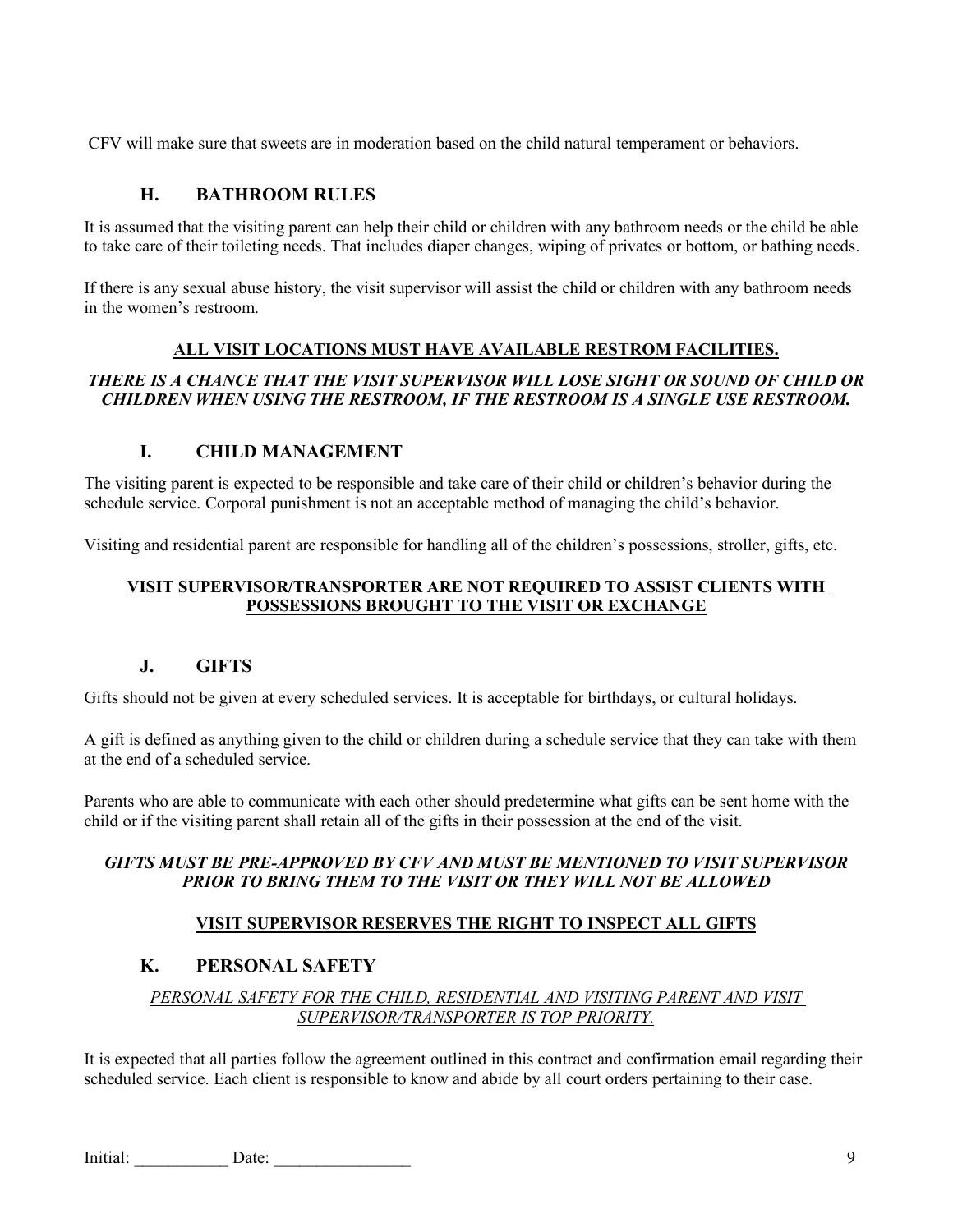If the visit supervisor suspects that a client has possession of a weapon (gun, knife, tools, pepper spray or mace, explosives, fireworks, acids, or toxic chemicals) the supervisor reserves the right to request the client empty there pocket, check the car or home prior to any service. If the client refuses to comply with the search or the things mentioned above are found the visit will be terminated. All fees will be due, and no refund will be issued. Each client is responsible for creating a health and safe exchange and visitation environment for their child's scheduled service.

If either party engages in fighting, threats, violence, discussion of legal matter or comments of the other parent, violating court orders, harassment of any kind, loitering, or creating a confrontation with any child, adult or supervisor will result in immediate termination of services. There will be no refunds. If an incident report is needed it will be at the client's expense.

If a client arrives for a service and the supervisor suspects the client is under the influence of drugs or alcohol the service will be terminated immediately. There will be no refunds.

If there is a pattern behavior of violations CFV reserves the right to terminate service and deny any future service. Incidents will be documented and becomes part of the client's file with CFV.

In cases involving allegations of sexual abuse, children are not allowed to sit on the visiting parent's lap or sit where the visit supervisor has an obstructed view of the child when sitting beside the visiting parent.

#### **THE FOLLOWING IS NOT ALLOWED DURING ANY SERVICE:**

#### **ALL CONVERSTATIONS BETWEEN THE CHILD AND CLIENT MUST BE IN ENGLISH UNLESS A BILINGUAL VISIT SUPERVISOR IS AVAILABLE.**

#### **L. APPROPRIATE CLOTHING**

It is expected that the residential parent will dress the child or children in appropriate clothing for the visit. The clothing of the child or children need to be weather permitted for the season. It is also expected that the visiting parent be prepared in having extra clothing or items for their child that will suit the activities of the visit.

#### **M. CLIENT INFORMATION**

Client information taken during their portion of the intake is confidential and will not be shared with the other party.

It is the client's responsibility to inform CFV of changes in the court order that affects their scheduled visit or exchange.

Clients must immediately notify CFV of any changes in their address, phone (work/home/cell), email address and credit/debit card information.

#### **CLIENT INFORMATION IS NEVER SOLD TO THIRD PARTIES UNDER THIS CONTRACT**

#### **N. CHILD REFUSAL OF VISIT**

If a child refuses to visit with the visiting parent prior to the visit starting, the residential parent will let the child inform the visit supervisor in their own words the reason for refusing to visit. The visit supervisor may ask the residential parent to walk away, so the child can speak freely. It would be encouraging for the residential parent to ensure the child that the visit will be a safe space, especially since the visit supervisor will be present the whole

Initial: Date: 2002 Date: 2008 Date: 2008 Date: 2008 Date: 2008 Date: 2008 Date: 2008 Date: 2008 Date: 2008 Date: 2008 Date: 2008 Date: 2008 Date: 2008 Date: 2008 Date: 2008 Date: 2008 Date: 2008 Date: 2008 Date: 2008 Date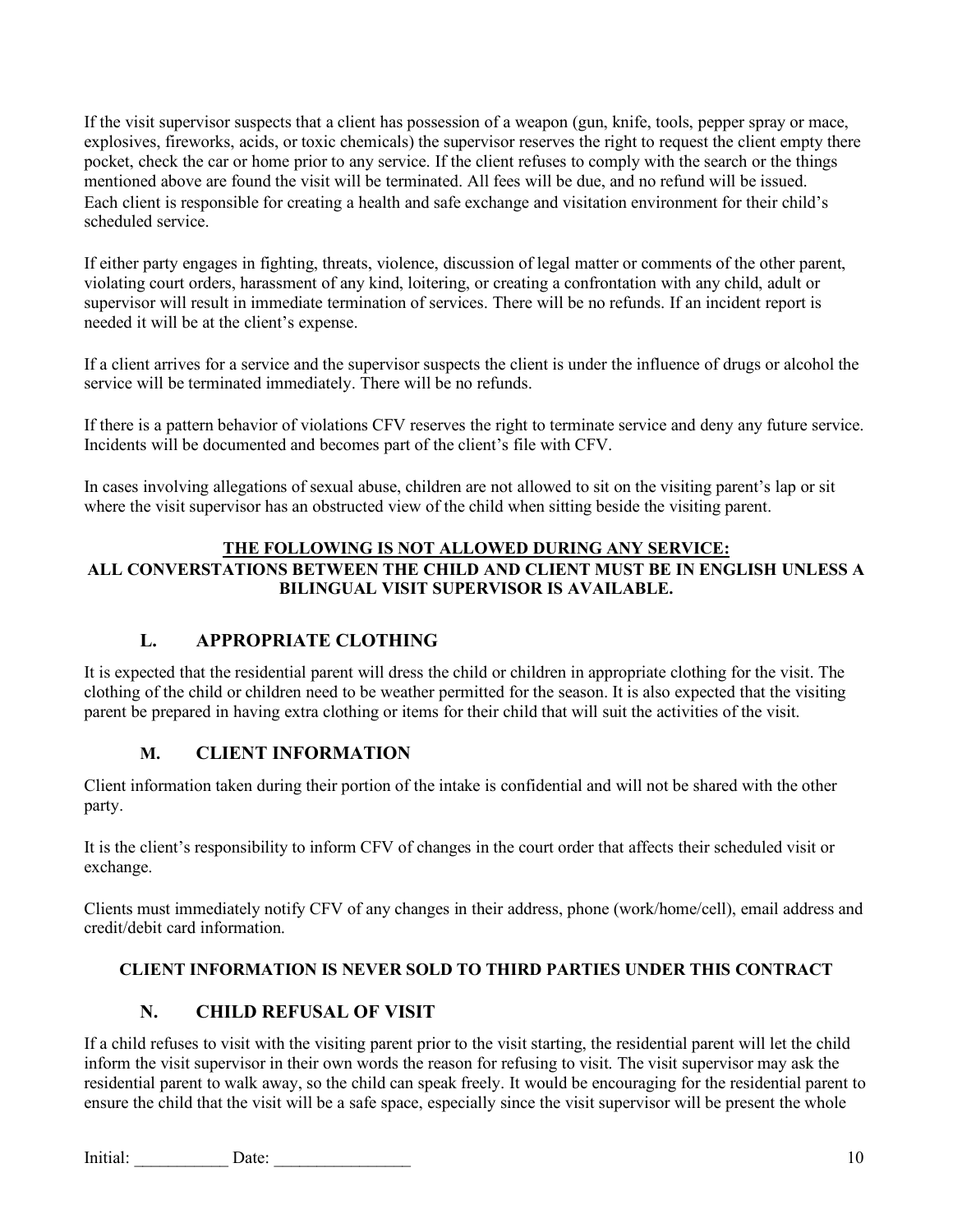time, and the visit supervisor is there for their support/safety. As well, as encouraging the child to engage with the visiting parent, as they are their parent as well and want to spend time with them. And as we know, relationships are primary! Especially when these are now unique family dynamics.

If a child refuses to visit during the visit, the visiting parent will be informed by the visit supervisor that the child does not want to visit. The visiting parent is encouraged to refrain from becoming overtly emotional at this time. CFV, LLC understands it may impact the visiting parent when they are expecting to spend time with their child. However, CFV, LLC want to make it remains a positive experience for all parties. The visiting parent is encouraged to accept the child's refusal to visit, while remaining positive that it is okay that they don't want to visit right now but remain positive with the child that they will attend future visits. In doing this we can co-create a safe space for the parent-child dynamic even when things seem unsure.

If there are multiple children involved and one child does not want to visit that child can be excluded from the visit until they are ready to rejoin. It would be encouraged that the residential parent allow the child to formulate their own reasons to visit, or not, refraining the siblings from influencing their siblings decision.

## III. SUPERVISOR'S ROLE AND RESPONSIBILITIES **A. INTAKE PROCESS**

The visit supervisor will maintain a neutral role and will not discuss the case or support one client over another. The visit supervisor will not discuss fees that either party has accrued during service unless it is court ordered or costs are being split and/or it is relevant to do so.

All intakes are confidential so each client can openly express their needs for supervised visitation or exchange services.

At CFV we like to make this process easy for both parties to complete, so this packet was provided to collect all of the information needed for CFV to coordinate services. CFV does not typically hold formal meeting for this process to reduce cost on the clients, if you wish to have a conversation you are welcome to schedule a Zoom meeting, but it will be at your expense.

Carrie Lewis will make sure that she has received the application from both parties and answered any questions that have arisen. All court orders have been provided and match what the other party has provided.

CFV will attempt to accommodate the court ordered days and times for services. If unable, both parties should be flexible with the schedule proposed by CFV.

## **B. AFTER THE INTAKE**

Anything shared after the intake process is subject to be shared with the other parties, if needed.

Carrie Lewis will be sure to send confirmation of services to all parties unless the schedule service is prescheduled on a regular basis.

Any questions the client has after the intake regarding services must be submitted via email so it can be properly documented and answered.

## **C. CHILD REFUSAL OF VISITATION**

Initial: Date: 2002. Date: 2003. Date: 2004. Date: 2004. Date: 2004. Date: 2004. Date: 2004. Date: 2004. Date: 2004. Date: 2004. Date: 2004. Date: 2004. Date: 2004. Date: 2004. Date: 2004. Date: 2004. Date: 2004. Date: 200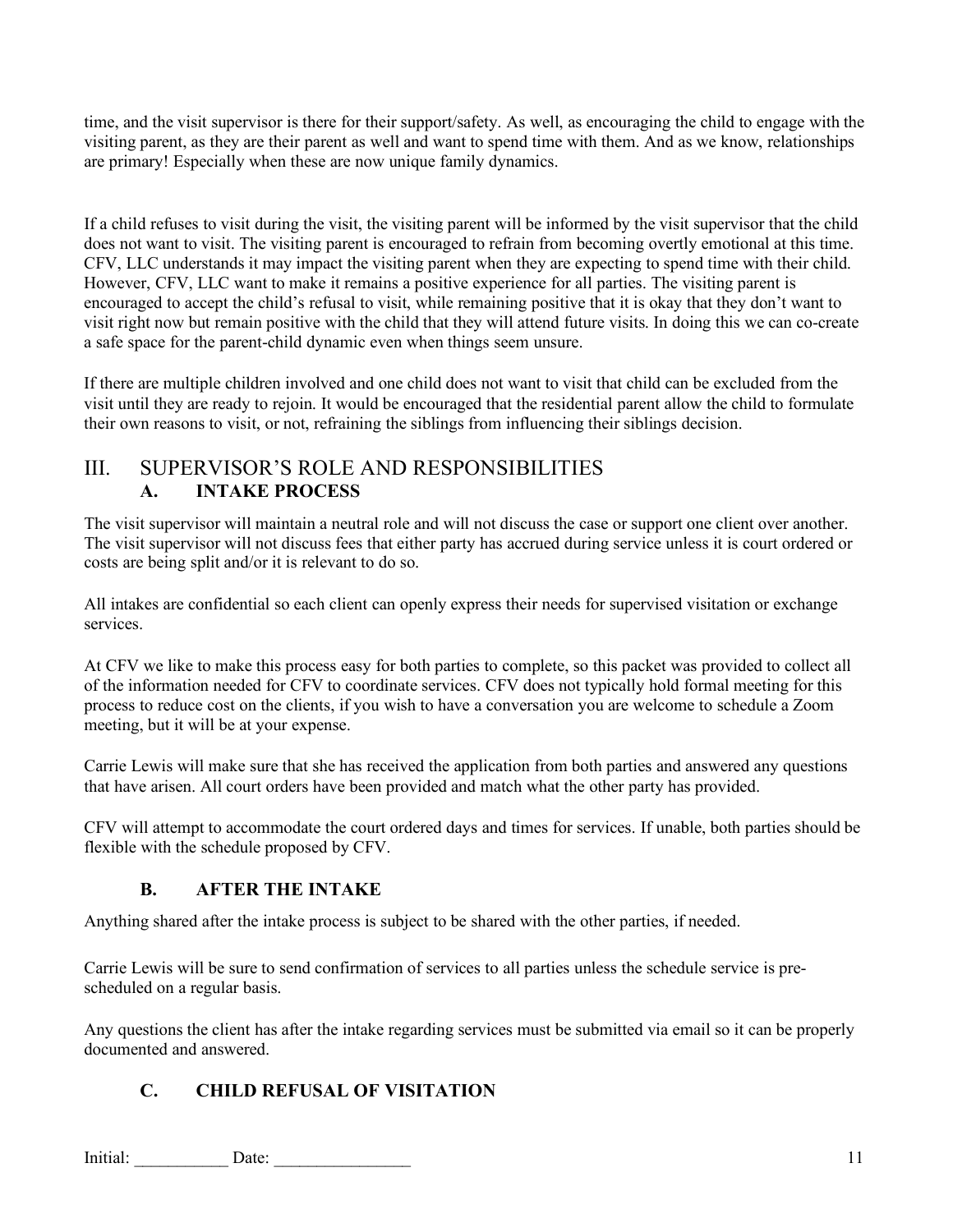If a child refuses to visit before a visit has occurred, the visit supervisor will ask the child why they are refusing to visit with the visiting parent. The visit will also ask the child if they want the visit supervisor to inform the visiting parent why they don't want to visit or do they feel comfortable with telling them their self. If the child wants to tell the visiting parent, the visit supervisor will call and inform the parent the child does not want to visit and use positive psychology that the child will be encouraged to visit in the future. The visit supervisor will encourage the child to visit with the visiting parent unless written proof from a licensed therapist or social worker suggesting otherwise. The visit supervisor will ALWAYS respect a child's reason not to continue with the visit and return them to the residential parent.

## **D. SUPERVISOR'S ROLE**

The supervisor's role is to observe the visit or exchange between the clients and/or the child or children and to intervene when the child or children's emotional or physical safety is threatened or when a client violates CFV rules.

The visit supervisor will attempt to "fit in" with the atmosphere of the visit so it will not bring attention to "on lookers" during the visit.

## **E. NOTES AND REPORTS**

If a client is seeking reports to be provided, they must indicate that they want notes or reports during their intake and the frequency in which they are requesting them. The visit supervisor will not take notes if it is not determined prior to the visit.

Reports will be provided to all parties as soon as possible. If a client is requesting the report sooner than visit supervisor is able to produce them the client is subject to an expediated service fee.

Report fees must be paid before they are released.

#### **CLIENTS DO NOT DETERMINE THE CONTENT OF CFV REPORTS**

#### **F. VIDEO/AUDIO RECORDING**

If a client is seeking video/audio recordings to be provided, they must indicate they want video/audio recordings during their intake and the frequency in which they are requesting them. The visit supervisor will not record visits if it is not determined prior to the visit.

Video/audio recordings will be provided as soon as possible. If a client is requesting the video/audio recordings sooner than visit supervisor is able to produce them the client is subject to an expediated service fee.

CFV clients will sign a waiver asking to be recorded during scheduled services.

## **G. MANDATED REPORTING**

During any service should a client become physically, sexually, or emotionally abusive towards a child or children the service will be terminated, and a CPS report will be made and/or reported to law enforcement.

The client will not question the visit supervisor's decision to terminate the service and no refund will be issued.

Incident report will be charged to the appropriate party and/or parties.

Initial: Date: 2014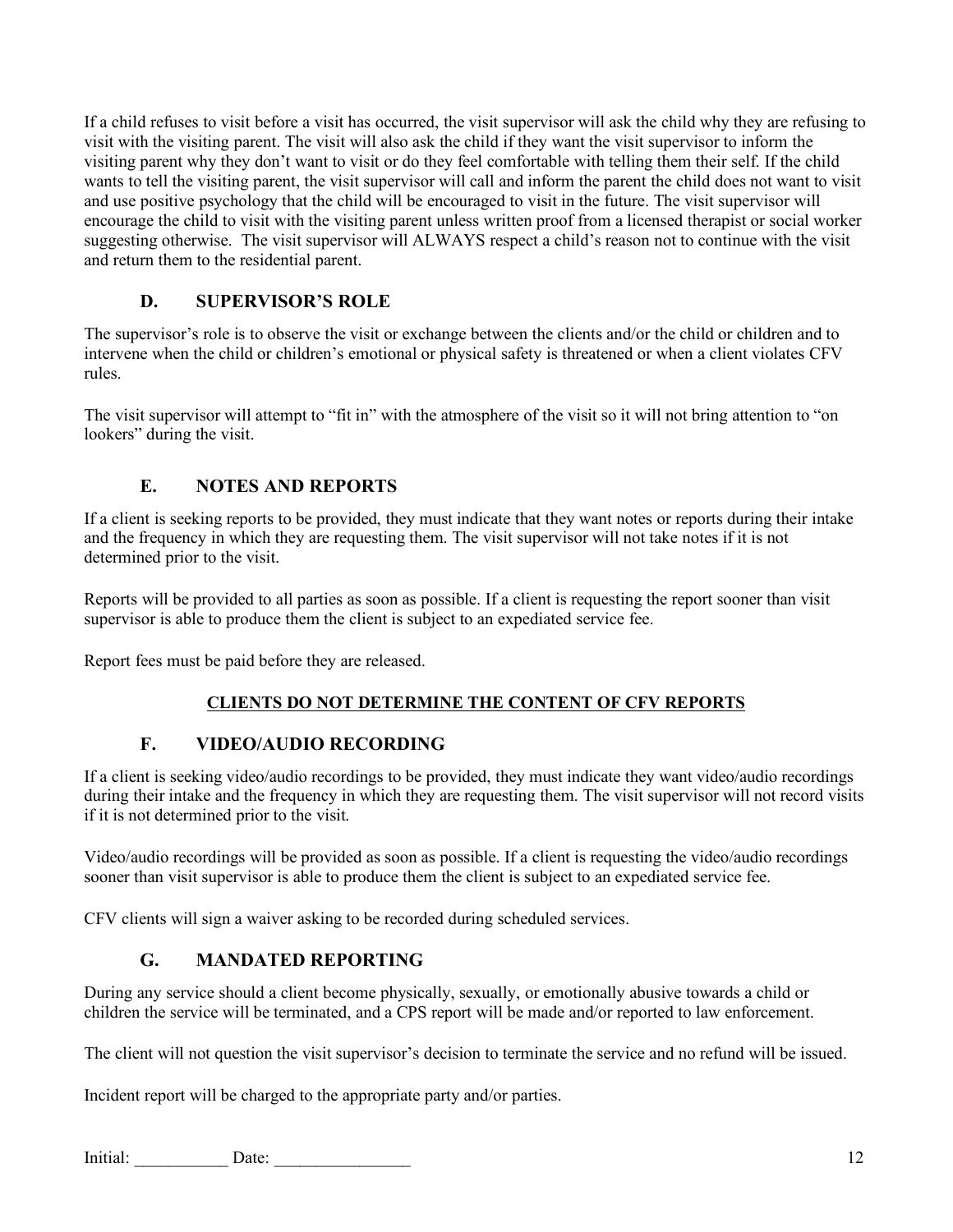#### **CFV SUPERVISORS ARE NOT MANDATED BY LAW TO REPORT BUT WILL REPORT FOR BEST PRACTICE PURPOSES**

## IV. SERVICE FEES

## **A. INTAKE**

Each client is required to pay \$60 for their portion of intake when they return their application to CFV (residential and visiting parent= \$120 total). The intake fee is non-refundable. If clients are to split the cost of the intake, please be sure to include that in your intake information below.

Zoom meet and greets can be scheduled before the visitation starts, so that each parent can put a face to name, and the children get to see who will be supervising the visit. These calls will 15 minutes in length.

## **B. SUPERVISED VISITATION**

Costs are \$68 per hour. If clients are to split the cost of the hourly rate, please be sure to include that in your intake information below.

## **C. CHILD EXCHANGE**

Costs are \$68 per hour. If clients are to split the cost of the intake, please be sure to include that in your intake information below.

## **D. ZOOM VISITATION**

Costs are \$68 per hour. If clients are to split the cost of the intake, please be sure to include that in your intake information below.

## **E. PARENT COACHING**

#### PRICING WILL BE AVAILABLE DECEMBER 2022-FEBRUARY 2023!

#### **F. TRANSPORATION**

Costs are \$68 per hour including the visit supervisor's time to and from visit locations and/or transporting a child or children.

#### **G. RETAINMENT FEE**

If you are wanting to save a day and time for regular visitation, but are not ready to get started immediately, you can pay for the day and time to be reserved. \$90 per week and/or \$200 per month until services are rendered.

## **H. PHYSICAL HOME ASSESSMENTS**

Costs are \$300 per assessment; this does not include visit supervisor's transportation time to and from location.

#### **I. DEBIT/CREDIT CARD PROCESSING FEES**

If your total invoice for services is less than \$100 dollars you will be charged a \$5 processing fee. If your invoice for more than \$100 dollars you will be charged a \$10 processing fee. If your invoice is more than \$300 dollars

Initial: Date: 2002. Date: 2003. Date: 2004. Date: 2004. Date: 2004. 2004. 2006. 2006. 2006. 2007. 2008. 2007. 2008. 2007. 2008. 2007. 2008. 2008. 2008. 2008. 2008. 2008. 2008. 2009. 2008. 2009. 2008. 2009. 2009. 2009. 200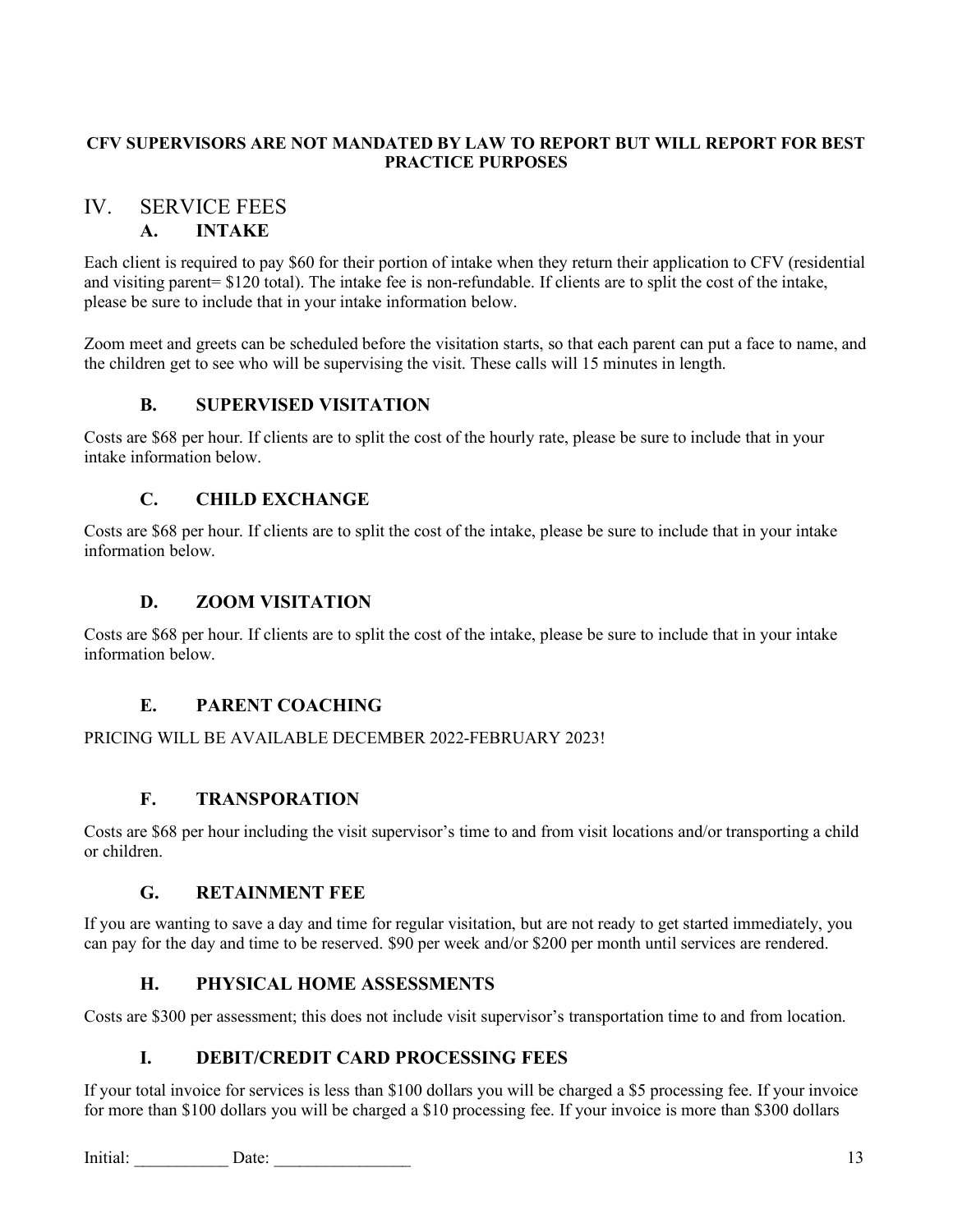you will be charged a \$15 processing fee. Add five (\$5) dollars of processing fee per every two (\$200) hundred dollars of total invoice.

A processing fee will be added to every invoice.

#### **J. HOLIDAYS**

CFV does not mind providing services on the holiday; however, the hourly rate is **doubled**. If you wish not to have a service on a holiday, please give one (1) weeks' notice to the visit supervisor if you fail to do so you will be billed as normal.

CFV considers the following days holidays: New Year's Eve and Day (2 days), Martin Luther King Jr. Day, President's Day, Easter, Mother's Day, Memorial Day, June-teenth, Father's Day, Independence Day (2 days), Labor Day Weekend (3 days), Indigenous People's Day, Halloween, Thanksgiving Weekend (4 days), Christmas Eve, Day, and Day after (3 days).

## **K. CANCELLATION/NON-CONFIRMATION**

Any cancellation with 24-48 hours' notice of scheduled services is subject to a \$75 cancellation fee by the party who issued the cancellation or failed to cancel via email. Any cancellation less than 24 hours of scheduled services is due in full and/or does not receive a refund.

## **L. VISIT NOTES/CASE REPORTS/INCIDENT REPORTS**

Charges for visit notes are the following: \$45 for 1-3 hours (In-person or Zoom). \$55 for 3.5-5.5 hours (In-person or Zoom). \$65 for 6-8 hours (In-person or Zoom). \$100 for anything over 8 hours (In-person or Zoom). \*Detailed report about the parent-child interaction during the visit. \*

If reports are requested to be uploaded/sent via a cloud or storage place other than direct email an additional \$20 will be charged per report.

If a report is requested for exchanges the report will be \$35 dollars.

Charges for case reports are the following: \$75 per visit and \$160 per summary. \*Outlines the how the visits are going in general not as detailed as the visit notes. \*

There is a \$100 charge for Incident Reports.

## **M. LATE ARRIVALS**

Clients are charged \$1.00 for every minute the visit supervisor must wait for a service to begin or wait after any service. If the residential parent is late, they are subject to the late fees.

## *LATE TIMES ARE DETERMINED BY THE VISIT SUPERVISORS' CELL PHONE, WATCH, OR CLOCK*

## **N. RELATED VISITATION COST**

Any CFV client is subject to be responsible for cost related to movie tickets, entrance fees, tolls, parking and etc. on the supervisor's behalf to get to visitation or exchange location. These charges may be sent via a Venmo or CashApp request or added to the billing of the next invoice for the next visit.

Initial: Date: 2002. Date: 2003. Date: 2004. Date: 2004. Date: 2004. Date: 2004. Date: 2004. Date: 2004. Date: 2006. Date: 2006. Date: 2006. Date: 2006. Date: 2006. Date: 2006. Date: 2006. Date: 2006. Date: 2006. Date: 200